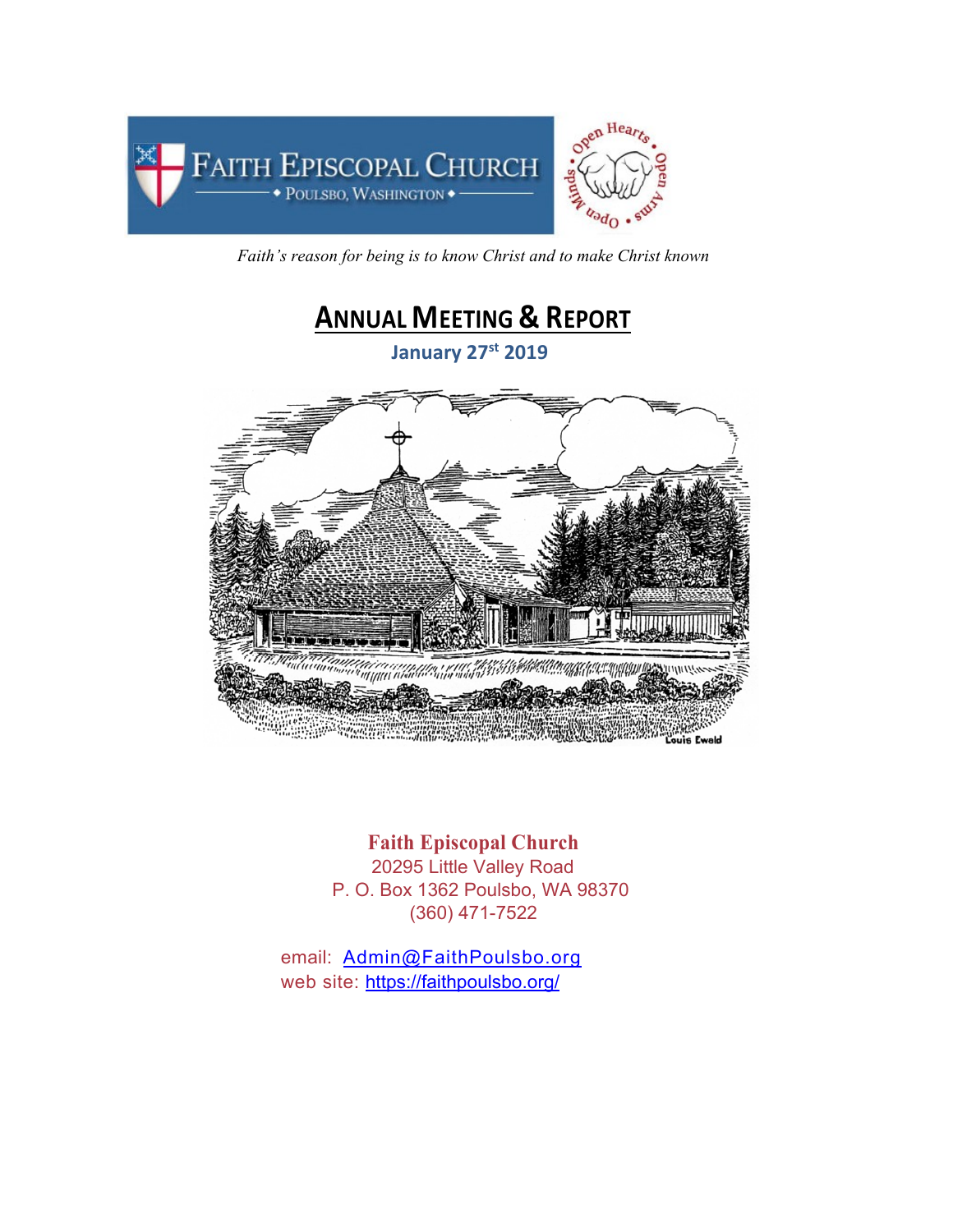# **AGENDA**

**Opening Prayer**

**Approval of Minutes of the 2018 meeting**

**Treasurer's Report**

**Vote to Accept 2019 Budget**

**Second Vote on new Bylaws**

**Election of Nominees for the Bishop's Committee**

**Election of Alternate Delegates to the 2019 Diocesan Convention**

**New Business**

## **Adjourn**

Other documents Included in this Report (pgs. 12-16):

Reports on the work of: The Altar Guild The Office-to-Nursery Renovation Fundraising Efforts

Junior Warden's Report

Senior Warden's Report

Vicar's Report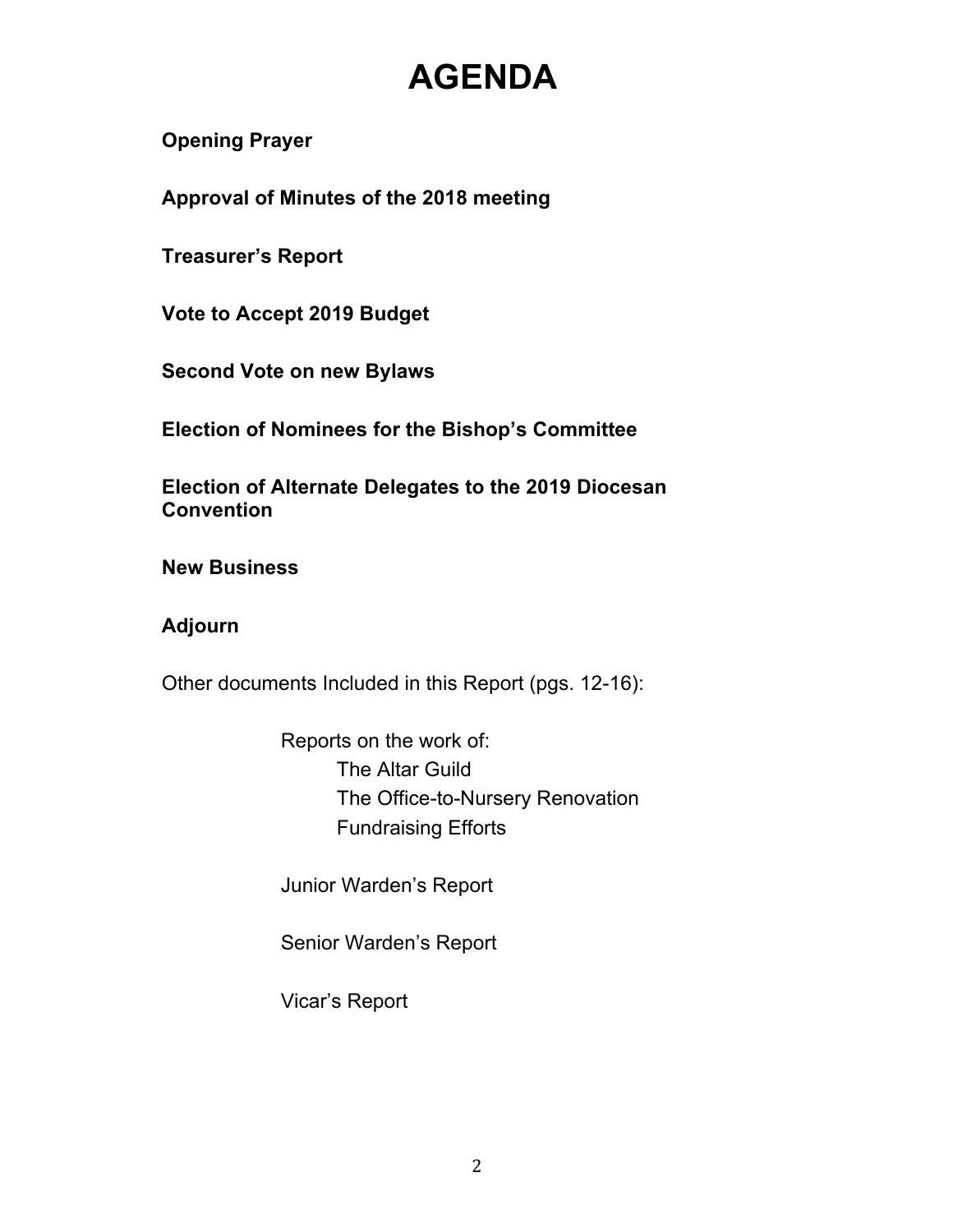## Minutes for the Annual Meeting of January 2018

The Rev. Craig Vocelka opened the annual meeting with prayer at 11:00 AM. There were 29 members of the congregation present, and also present was Rev. Canon Dr. Marda Steedman-Sanborn, Canon to the Ordinary Motion 1

Annamarie Lavieri made a motion to approve last year's minutes, Louise Kernaghan seconded and the motion passed unanimously.

The Treasurer's Report was presented to the congregation by Louise Kernaghan.

Motion 2

Brenda Toth made a motion to accept the proposed budget, Diane Foster seconded, and the motion passed unanimously.

Senior Warden's Report

Linda Skinner expressed appreciation for the opportunity to serve Faith Church. She stressed the abundance of good leadership within the congregation and the willingness to embrace change. She reminded us of the many things we do to help our community at large such as provide parking for Central Market during holidays, lend space to non-profit organizations, host luncheons for clergy, allow Fishline to use our facility to store Christmas presents for the needy, share our facility with New Life, and more. Linda emphasized that Faith is a warm and loving congregation that welcomes everyone.

Junior Warden's Report

Ed Skinner will meet with the new Bishop's Committee to discuss facility repairs and future needs. The parish hall needs one half of its roof replaced. That is the most pressing need.

Vicar's Report

Rev. Craig Vocelka thanked Linda and Ed Skinner for their service. He also thanked numerous parishioners for their help preparing the church and parish hall for occupancy. Nominations for the Bishop's Committee were announced. There were two opening and two nominations—Brenda Toth and Debra Hurd. By acclamation they were accepted for service on the BC. As alternates from last year, Louise and Bob Kernaghan became our new delegates to the Diocesan Convention. Debra and Neil Hurd are alternates. Updated bylaws were proposed. One congregational meeting needs to be scheduled between now and next year's annual meeting to approve changes, and then the new bylaws need to be ratified at Faith's 2019 Annual Meeting. Vicar Craig introduced Rev. Canon Dr. Marda Steedman-Sanborn, Canon to the Ordinary

Rev. Dr. Marda Steedman-Sanborn, Canon to the Ordinary

Rev. Marda explained her position within the diocese. She announced that Fr. Craig is being called to medical missions and that he'll be absent for months as a time. Because of this, he will not be able to continue his ministry as vicar to Faith Church. Bishop Rickel evaluated the strengths and needs of Faith's congregation and made a decision to appoint Rev. Laura Murray as Faith's new vicar. She will start on Ash Wednesday, the beginning of Lent. The new Senior Warden will need to complete a Letter of Agreement with Laura and send it to the Bishop before the 31<sup>st</sup> of March. It needs to be sent to Rev. Marda who brings it to Bishop Rickel for his signature. For now, our new vicar will work on a part time, 40%, basis. Rev. Marda will help us to determine salary based on the diocese's clergy guidelines. We need two Sundays of supply priests to cover the gap between when Craig leaves and Laura starts; perhaps Laura will supply. If that transpires, the bishop may approve backdating her start date. Vicar Laura must attend the College of Congregational Development classes, and Faith is responsible for that cost. There is a possibility of an increase in Rev. Laura's schedule via grant if our congregation continues to grow.

Rev. Marda pledged one half the cost of the new roof for the parish hall in the form of a grant from the diocese. Additional acknowledgements

Several people were acknowledged for their work in the parish: Ed and Linda Skinner, our Junior and Senior Wardens for their hard work serving the parish in a multitude of ways. Debra Hurd for organizing the library, George Daniels for setting up our website, the Bishop's Committee members, Louise Kernaghan as Treasurer,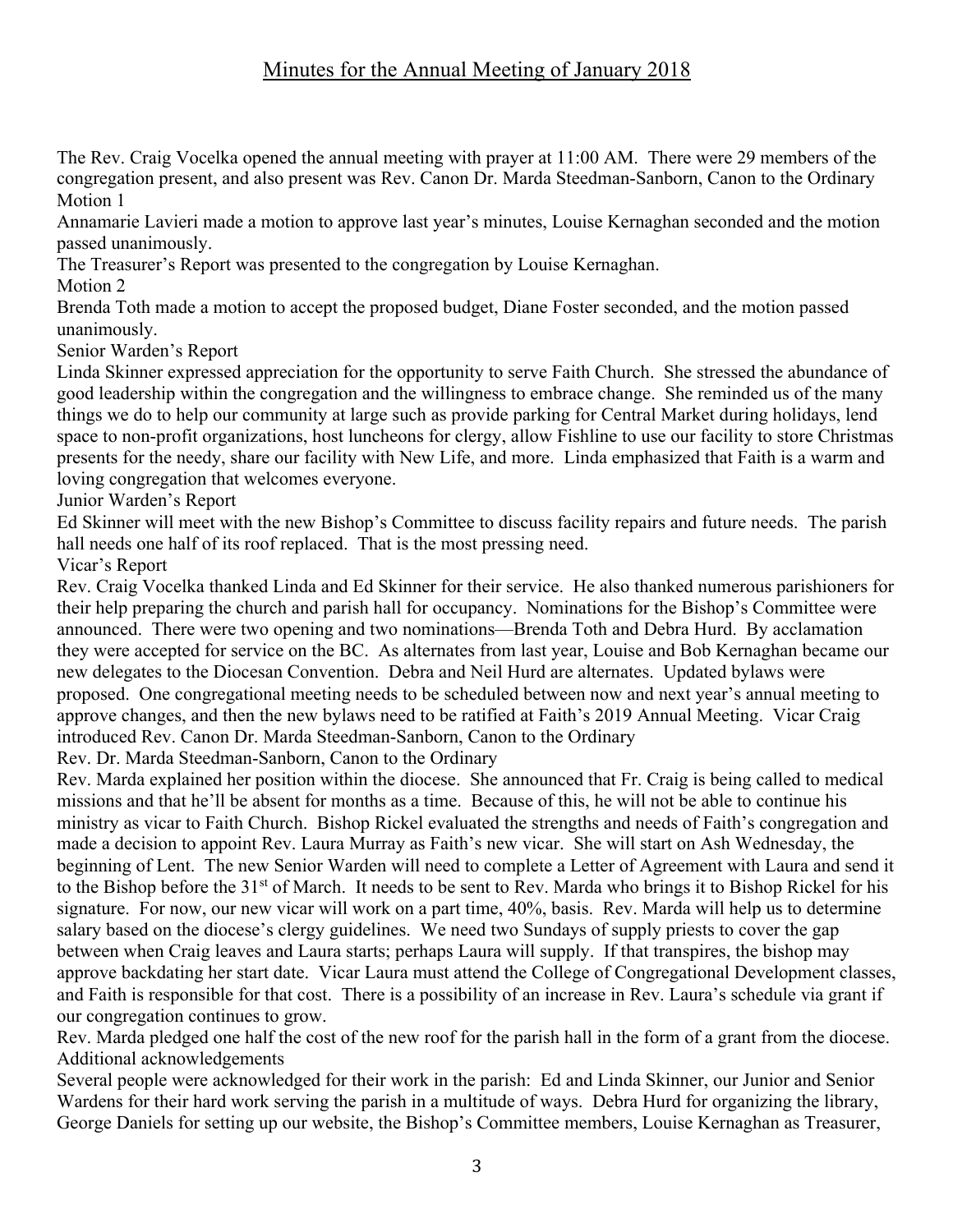Leslie and Carl Sandberg for cleaning our buildings, Ralph Flewelling for picking up and organizing our bulletins, Brenda Toth and the Altar Guild for their ministry to the Sanctuary and Service, Ralph Flewelling and Bob Kernaghan for serving as acolytes, Connie and Jim for banking, newsletter, and prayer chain, Marcia Christian for her music ministry, and the "Merry Men" for building maintenance.

Faith Church has grow in numbers over the past year. Rev. Craig Vocelka thanked the congregation for a great year.

Motion to Adjourn

At 11:25 AM Bob Hodges made a motion to adjourn the 2018 Annual Meeting. Jim Aurand seconded the motion. The motion passed unanimously.

Respectfully submitted,

Debra Hurd Clerk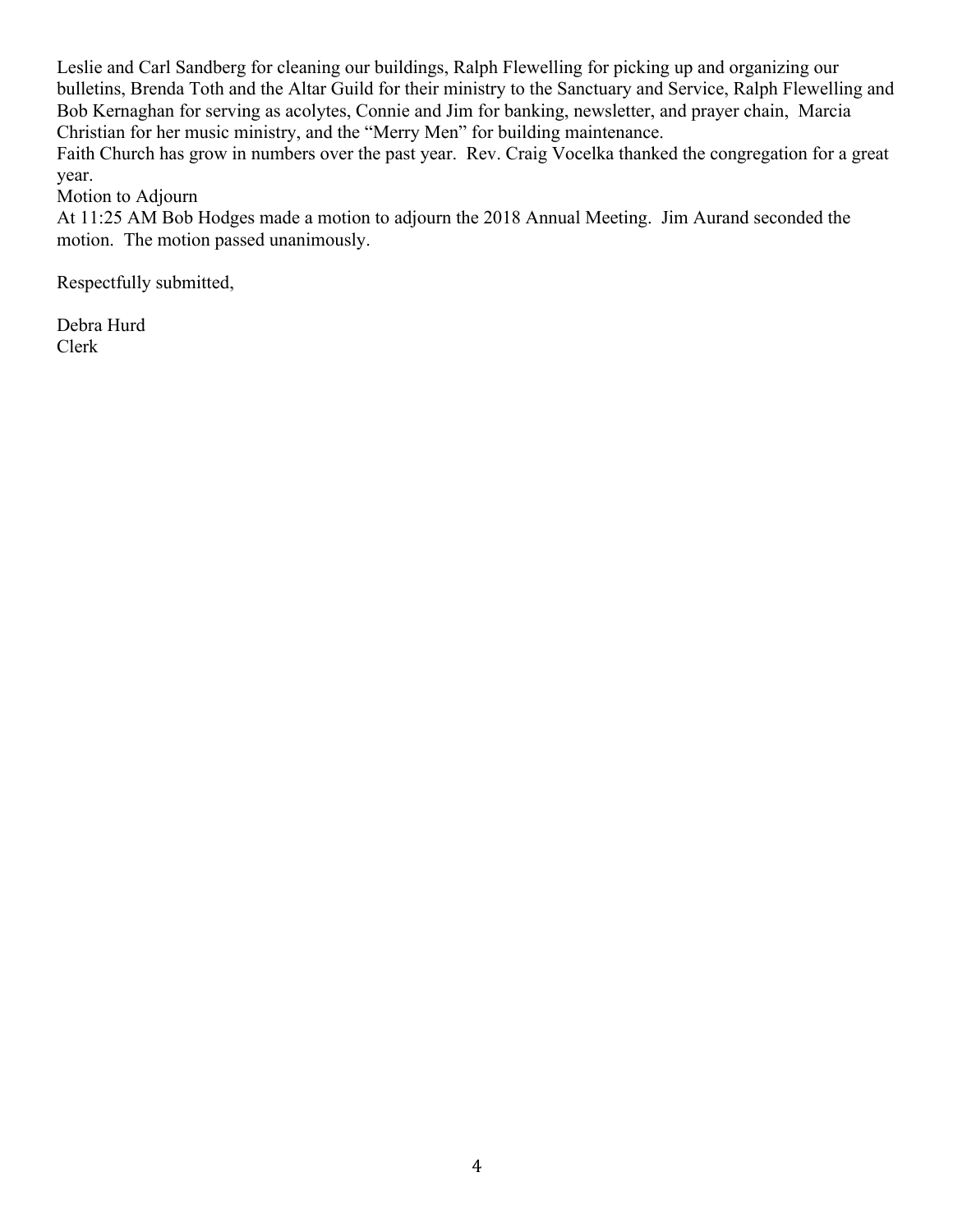## Treasurer's Report

The following is a synopsis of the 2018 Financial report:

Our pledge and plate offerings were just a little under \$51,000. Together with rentals, fund raisers, and a few special donations, our income was about \$64,000. Our total operating expenses were about \$68,000. (The budget was \$72,000.) We also spent about \$9000 on capital expenses, including the roof repair, nursery upgrade, and sound system.

In order to make up for the deficit, we withdrew funds from the Diocesan Investment fund, also known as the DIF. This was money set aside and invested by the congregation to be used "for a new building or for maintenance or upgrades to other buildings". \$20,000 of the total invested was specified for building or renovations; the balance was to be withdrawn as needed. There is currently \$35,000 left in the DIF, \$15,000 targeted for building repairs, etc.

In the 2019 budget, the B.C. has approved an estimate of \$54,000 Pledged income, although to date pledges total about \$48,000. Total income is projected to be \$67,550. Expenses are projected at \$80,300. Although there are a few factors in the increase, a large part is due to the fact that the B.C. has voted to increase, in July, Vicar Laura's hours from .4 (16 hrs. per week) to .5 (20 hrs. per week), time that we all know she has been putting in without compensation. We have also hired an organist. In 2018 although we budgeted for music, we paid no salary for a musician from August through the end of the year. We have added a few categories, including Christian formation and the College of Congregational Development. We hope to increase our income beyond what we budgeted in order to decrease our deficit, as we did last year.

Another piece of information that I want to share is that this year the Diocese has decreased the assessment percentage from 15% of income to 14.5%. Faith has decided to direct that savings toward expenditures on Outreach in our community.

In summary, we did better than we projected in 2018, although we still had a deficit. We are projecting a deficit again for 2019, but we are hopeful that as the congregation becomes more educated in how our money is spent, we will find creative ways that will assist Faith to meet our expenses. And we hope that the pattern of congregational growth we saw in 2018 will continue and contribute to increased income.

Louise Kernaghan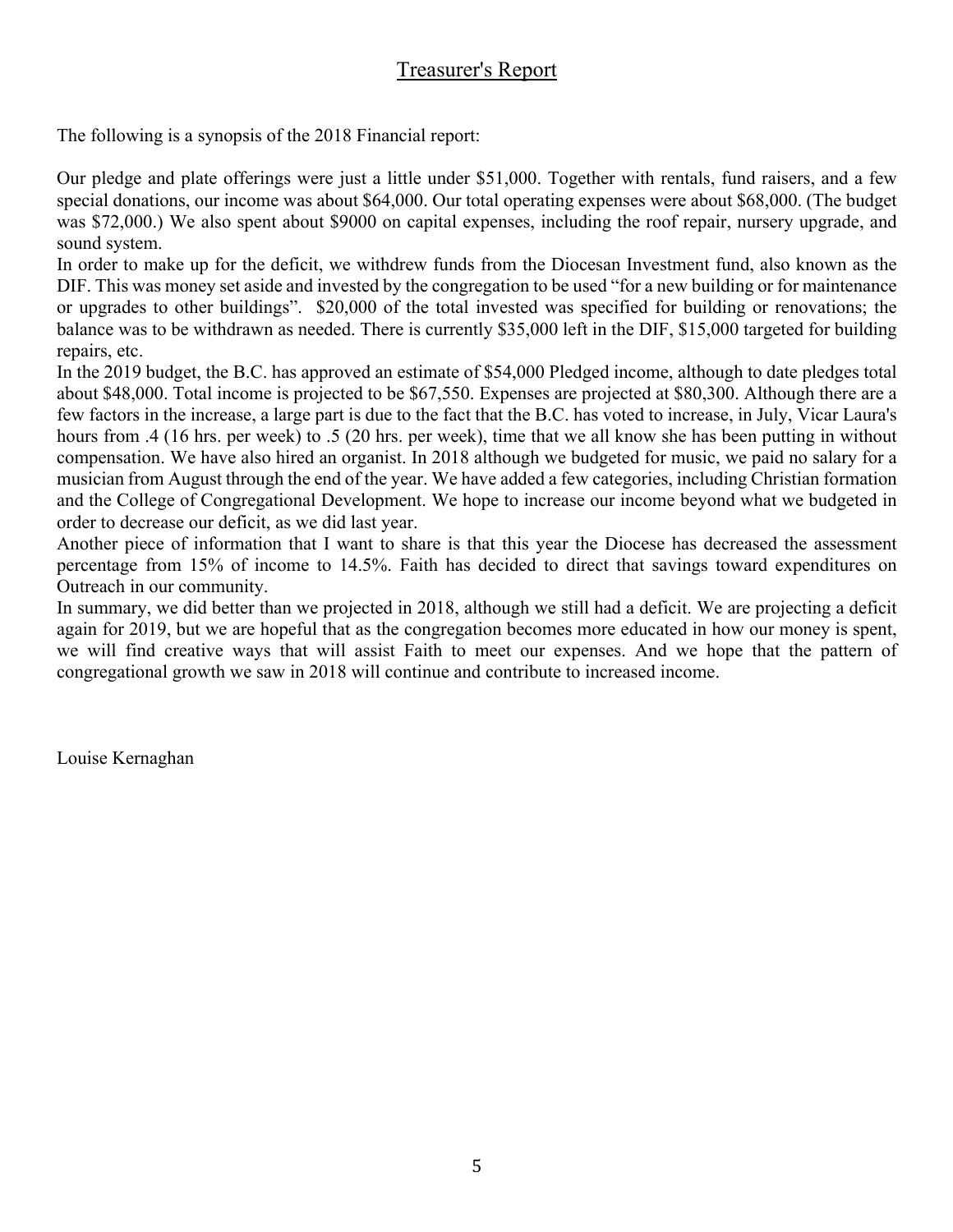## 2019 Budget

Vicar at .4 first 6mos, .5 last 6 mos

**Ordinary Income/Expense**

|                        | <b>Rentals</b>                                                                      | \$12,000.00   |
|------------------------|-------------------------------------------------------------------------------------|---------------|
|                        | <b>Pledge and Plate Offerings</b>                                                   |               |
|                        | <b>Offerings</b>                                                                    | \$54,000.00   |
|                        | <b>Total Pledge and Plate Offerings</b>                                             |               |
|                        | <b>Investments</b>                                                                  |               |
|                        | Interest                                                                            |               |
|                        | <b>Total Investments</b>                                                            |               |
|                        | <b>Other Types of Income</b><br><b>Christian Formation (formerly Godly</b><br>Play) | \$500.00      |
|                        | <b>Candle Fund</b>                                                                  | \$50.00       |
|                        | <b>Memorial</b>                                                                     |               |
|                        | <b>Capital Improvements (formerly Hall Restoration)</b>                             |               |
|                        | <b>Fund Raisers (formerly Calendars)</b>                                            | \$1,000.00    |
|                        | <b>Discretionary Income</b>                                                         |               |
|                        | Misc (formerly Ludden Book sales)                                                   |               |
|                        | <b>Total Other Types of Income</b>                                                  |               |
| Total<br><b>Income</b> |                                                                                     | \$67,550.00   |
| <b>Expense</b>         |                                                                                     |               |
|                        | <b>Clergy Expense</b>                                                               |               |
|                        | <b>Discretionary Expenses</b>                                                       | \$1,200.00    |
|                        | <b>Pension Fund</b>                                                                 | \$5,659.00    |
|                        | <b>Professional Development</b>                                                     | \$500.00      |
|                        | Vicar's Compensation *                                                              | \$31,440.00   |
|                        | <b>Supply Priests</b>                                                               | \$1,000.00    |
|                        | <b>Total Clergy Expense</b>                                                         |               |
|                        | <b>Contract Services</b>                                                            |               |
|                        | <b>Accounting</b>                                                                   | \$1,800.00    |
|                        | <b>Total Contract Services</b>                                                      |               |
|                        | <b>Facilities and Equipment</b>                                                     |               |
|                        | Landscaping                                                                         | \$2,400.00    |
|                        | <b>Equipment</b>                                                                    | \$<br>225.00  |
|                        | <b>Security and Fire Systems</b>                                                    | \$1,355.00    |
|                        | <b>Building Maintenance</b>                                                         | \$2,000.00    |
|                        | <b>Public Utilities</b>                                                             | \$3,096.00    |
|                        | <b>Electric</b>                                                                     | \$3,000.00    |
|                        | Gas                                                                                 | \$3,000.00    |
|                        | <b>Property/Liability Insurace</b>                                                  | \$1,383.00    |
|                        | <b>Total Facilities and Equipment</b>                                               |               |
|                        | <b>Operations</b>                                                                   |               |
|                        | <b>License/Permit Fees</b>                                                          | \$.<br>100.00 |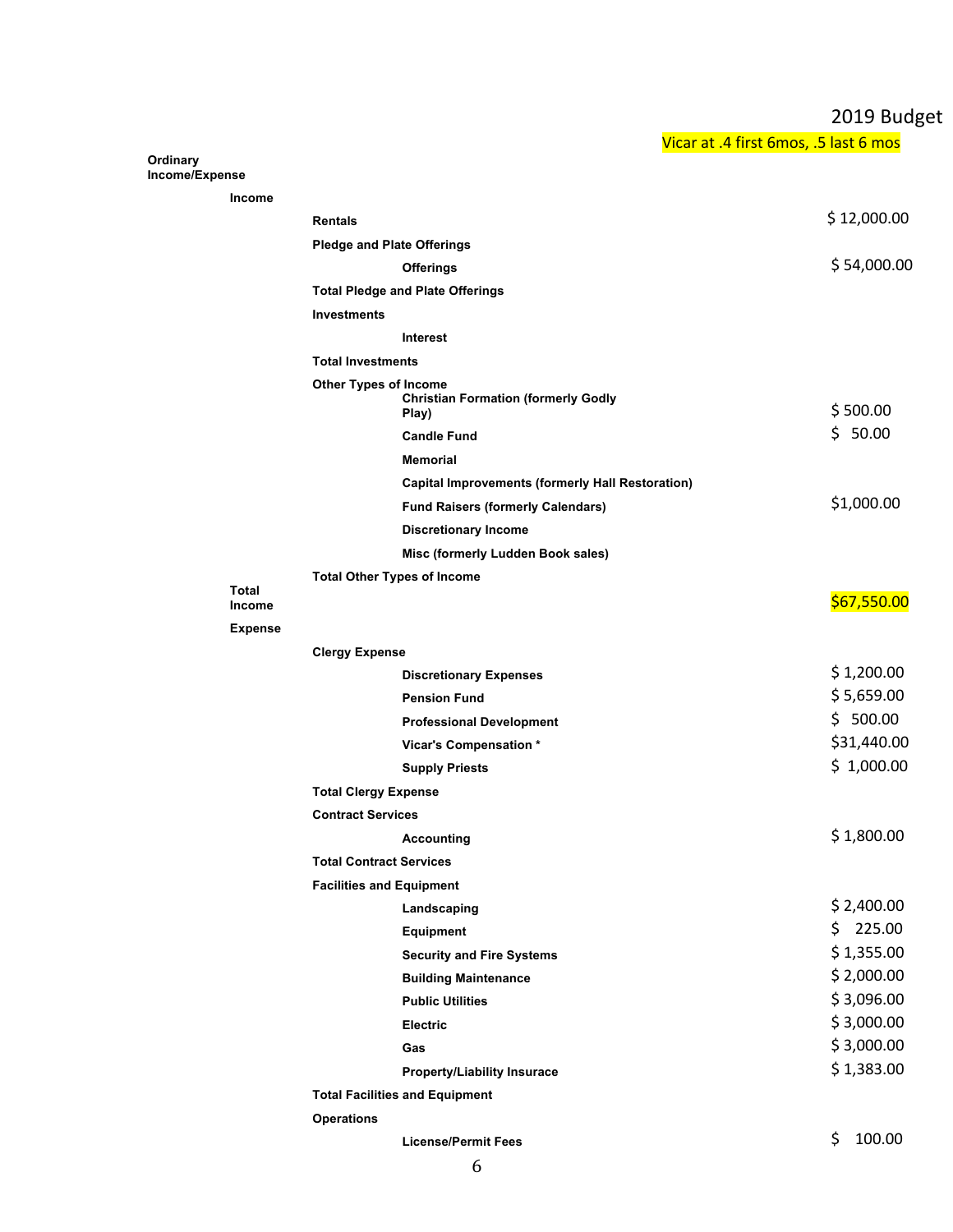|                             |                                              | Promotions (formerly Church calendar expense    | \$     | 500.00        |
|-----------------------------|----------------------------------------------|-------------------------------------------------|--------|---------------|
|                             |                                              | <b>Printing/Copying</b>                         |        | \$1,500.00    |
|                             |                                              | Telephone(formerly advertising)                 | \$     | 250.00        |
|                             |                                              | <b>Diocesan Assessment</b>                      |        | \$9,794.75    |
|                             |                                              | <b>Office/General Supplies</b>                  |        | \$1,000.00    |
|                             | <b>Total Operations</b>                      |                                                 |        |               |
|                             | <b>Parish Life</b>                           |                                                 | \$     | 200.00        |
|                             | Outreach                                     |                                                 |        |               |
|                             |                                              | <b>Outreach (formerly Sharenet)</b>             | \$     | 337.75        |
|                             |                                              | <b>Fishline</b>                                 | \$     | 500.00        |
|                             | <b>Total Outreach</b>                        |                                                 |        |               |
|                             | Worship                                      |                                                 |        |               |
|                             |                                              | Supplies (eliminate, see below)                 |        |               |
|                             |                                              | Altar Guild Supplies (chg to add word supplies) | \$     | 500.00        |
|                             |                                              | <b>Flowers</b>                                  |        |               |
|                             | <b>License One (music)</b>                   |                                                 | \$     | 200.00        |
|                             | <b>Total Worship</b>                         |                                                 |        |               |
|                             | <b>BC Retreat</b>                            |                                                 | \$     | 100.00        |
|                             | <b>Convention</b>                            |                                                 | \$     | 200.00        |
|                             | <b>College of Congregational Development</b> |                                                 | \$     | 800.00        |
| <b>Christian Formation</b>  |                                              | \$                                              | 500.00 |               |
|                             | <b>Staff Expense</b>                         |                                                 |        |               |
|                             |                                              | <b>L&amp;I Quarter Tax</b>                      | \$     | 260.00        |
|                             |                                              | <b>Musician</b>                                 |        | \$5,500.00    |
|                             | <b>Total Staff Expense</b>                   |                                                 |        |               |
|                             | <b>Total Expense</b>                         |                                                 |        | \$80,300.50   |
| <b>Net Ordinary Income</b>  |                                              |                                                 |        | \$(12,750.50) |
| <b>Other Income/Expense</b> |                                              |                                                 |        |               |

**Other Expense**

**Capital Expense**

**Nursery**

**Sound System**

**Equipment/Renovations**

**Capital Improvements (formerly Hall Restoration)**

**Total Capital Expense**

**Total Other Expense**

**Net Other Income**

**Net Income**

**Note: \* \$27,000 of Vicar's compensation is stipulated as "housing" for tax purposes.**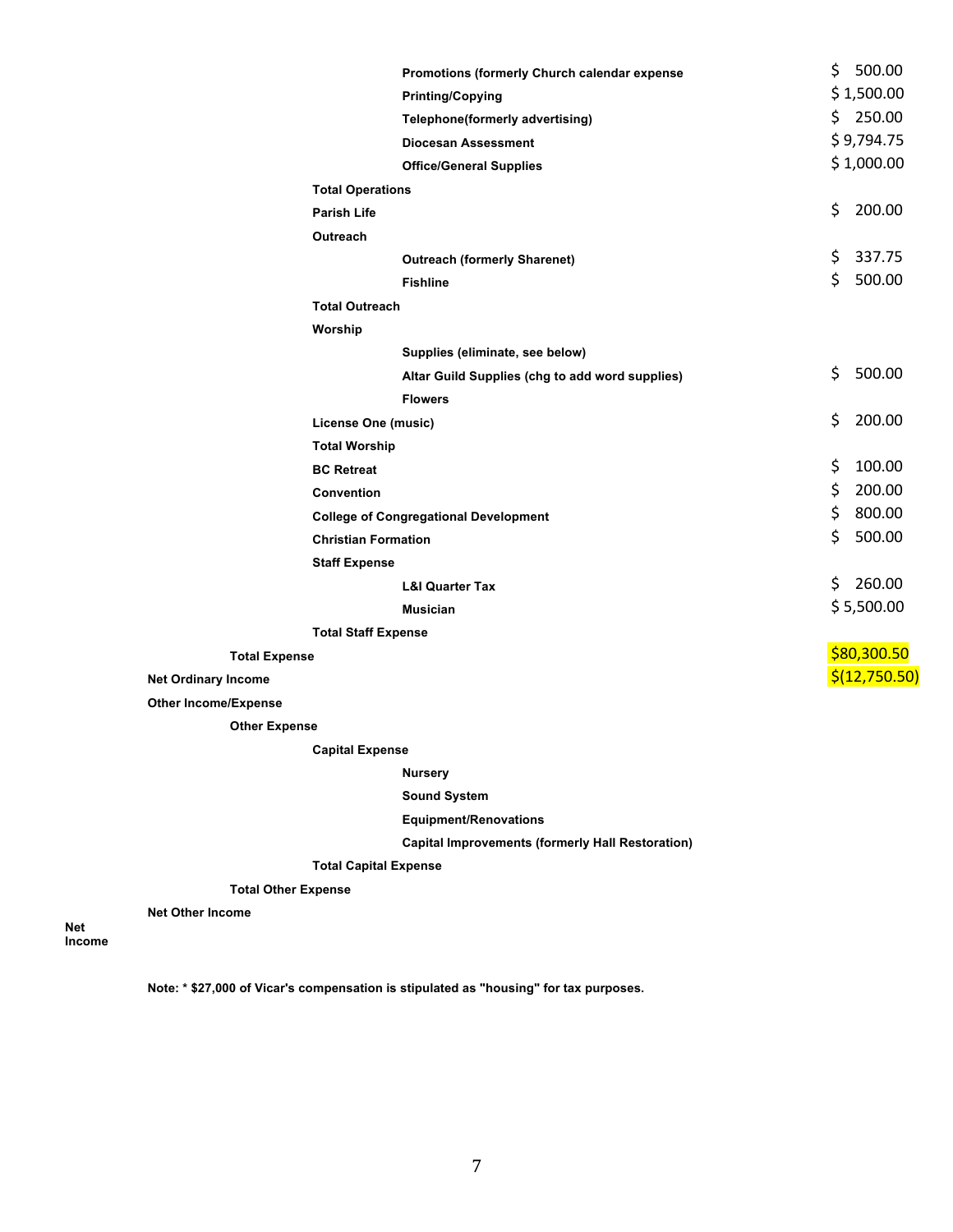PROPOSED BYLAWS FAITH EPISCOPAL CHURCH Poulsbo, WA

#### **INTRODUCTION**

Faith Episcopal Church is a Mission church of the Diocese of Olympia. These bylaws are adopted in accordance with the provisions of the Constitution and Canons of the Diocese of Olympia and are intended to govern the calling and conduct of meetings of the Mission, the election of a Bishop's Committee and the conduct of its affairs and such other matters as might be contained herein. To the extent that these bylaws are inconsistent with or contrary to the provisions of the Diocesan Canons, the latter shall prevail and be followed.

## **ARTICLE I - MEETINGS OF THE MISSION**

Section 1. At any time between the Annual Meeting of the Diocese of Olympia Diocesan Convention and the last day of February following, after due notice is publicly given at the Divine service on the two Sundays next preceding, there shall be held the Annual Meeting of the Mission for the purpose of nominating qualified persons for the Bishop's Committee, electing lay delegates and alternates to Diocesan Convention and for the transaction of such other business as may properly come before the meeting.

Section 2. Special meetings of the Mission may be called by the Vicar, or by the Bishop's Committee, if there is no Vicar, and shall be called by the Vicar upon a written request signed by a majority of the Bishop's Committee including one Warden. Notice of any special meeting of the Mission shall be given at two regularly scheduled worship services, including the Sunday next preceding the day appointed for the special meeting. The notice shall state the purpose of the special meeting.

Section 3. Only adult Communicants in Good Standing are eligible to vote at meetings of the Mission.

Section 4. Only adult Communicants in Good Standing who have been members of the Mission for at least one year are eligible to be candidates for membership in the Bishop's Committee or to serve as delegate or alternate to Diocesan Convention.

Section 5. At all meetings of the Mission, the Vicar (or if there is none, a Warden) shall preside, unless the Vicar delegates this responsibility to a Warden. The Bishop's Committee will ensure that a Clerk is provided to act as Clerk of the Meeting.

#### **ARTICLE II - Bishop's Committee**

Section 1. The Bishop's Committee shall, ideally consist of seven adult members, or six minimally and, when possible, one youth member between the age of 16 and 21 years. Adult members must be Communicants in Good Standing. Except in extraordinary circumstances, and only with the approval of the Vicar or the Wardens if there is no Vicar, members of the same family cannot serve on the Bishop's Committee at the same time.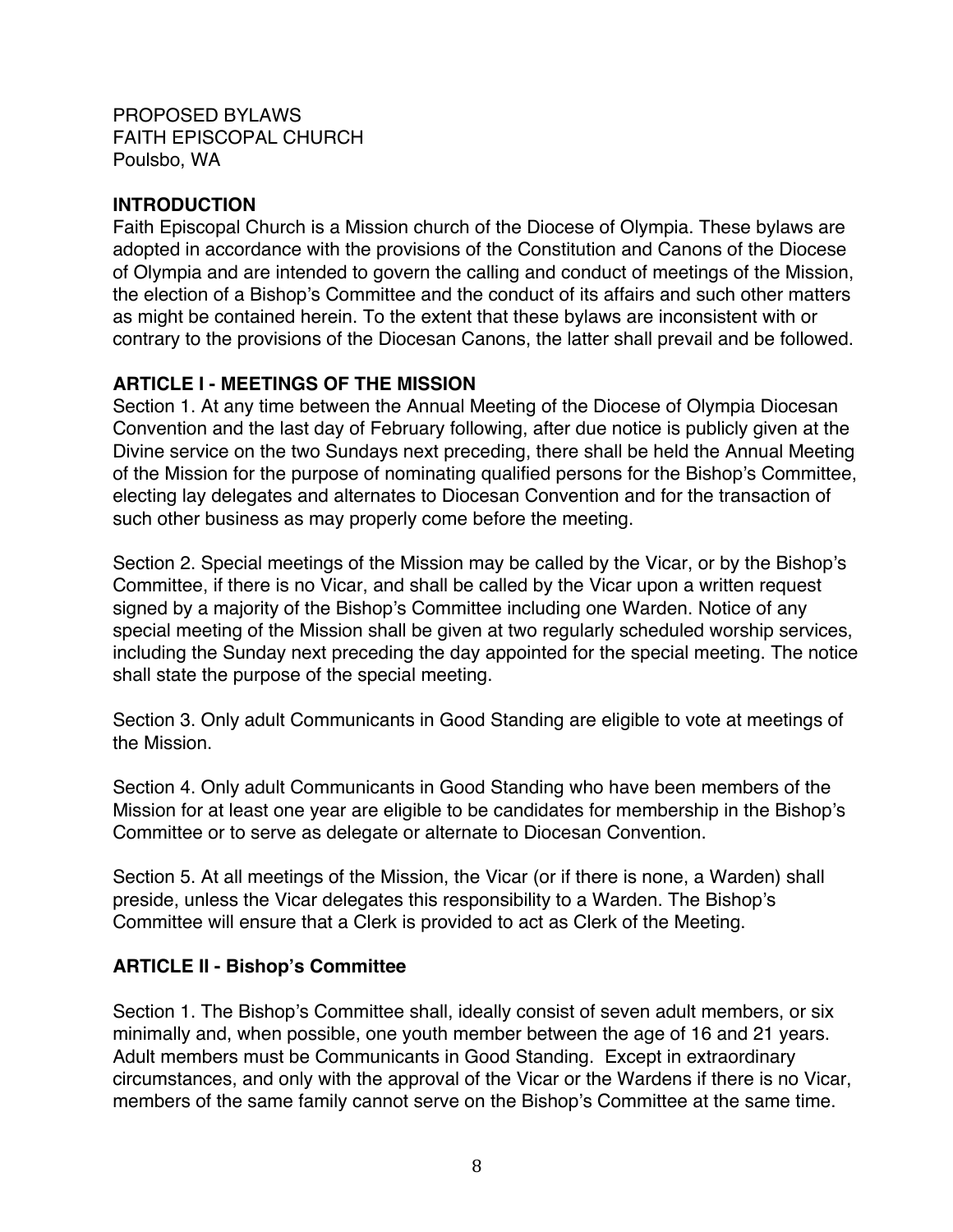Section 2. At each Annual Meeting, new adult members shall be elected to be submitted to the Bishop for appointment for three year terms and one youth-member of the Bishop's Committee shall be elected for a one-year term. No member of the Bishop's Committee who is elected to a full three-year term shall be eligible for re-election until two years after the expiration of the term for which that member was elected.

Section 3. A majority of the members of the Bishop's Committee (including at least one warden) shall constitute a quorum.

Section 4. The Vicar shall be an ex-officio member of the Bishop's Committee and when present shall preside at meetings of the Bishop's Committee or of the mission congregation.

The Vicar may delegate this presiding role to the Bishop's (aka the Senior) Warden or another member of the Bishop's Committee. If there is no Vicar, the Bishop's Warden shall preside but may delegate this role to the People's (aka the Junior) Warden or another member of the Bishop's Committee.

Section 5. At or before the first meeting of the Bishop's Committee after the Mission's Annual Meeting, the Vicar shall appoint a member of the committee to serve as Bishop's Warden. At the same meeting, the Bishop's Committee shall elect one of its members to serve as People's Warden. If the Mission is without a Vicar, the Bishop's Committee shall elect both a Bishop's Warden and a People's Warden from its members.

Section 6. At or before the first meeting of the Bishop's Committee after the Mission's Annual Meeting, they shall elect a Clerk, who shall prepare and maintain written minutes of all Bishop's Committee meetings and of all Mission meetings. The Bishop's Committee shall also elect a Treasurer who shall receive and disburse the revenues of the Mission as the Bishop's Committee shall direct. The Treasurer shall keep an accurate account of all receipts and disbursements, rendering an account annually to the Bishop's Committee and at such other times as the Bishop's Committee may direct. The books of both the Clerk and the Treasurer shall always be open to inspection by the Vicar, members of the Bishop's Committee and the Bishop. Neither the Clerk nor the Treasurer need be members of the Bishop's Committee.

Section 7. A member of the Bishop's Committee may be removed if the Bishop gives written notice thereof and sets forth the reason(s) therefor. A member of the Bishop's Committee may resign in writing to the Vicar, or if there is no Vicar, to the Bishop's Warden. A member of the Bishop's Committee may also be removed by the Vicar if that member fails, without sufficient cause, to attend three regular meetings of the Bishop's Committee in a calendar year. A member of the Bishop's Committee may be removed due to physical or mental incapacity if the Vicar determines that such member is unable to serve for such reason. If the Vicar removes a member of the Bishop's Committee, the Vicar shall notify the Bishop of such removal in writing within thirty days. In the event that a member of the Bishop's Committee is unable to serve due to resignation, death, removal or incapacity, the remaining members of the Bishop's Committee shall select another qualified person to fill the vacancy until the next Annual Meeting of the Mission, at which time the congregation shall elect a person to serve any remainder of the term.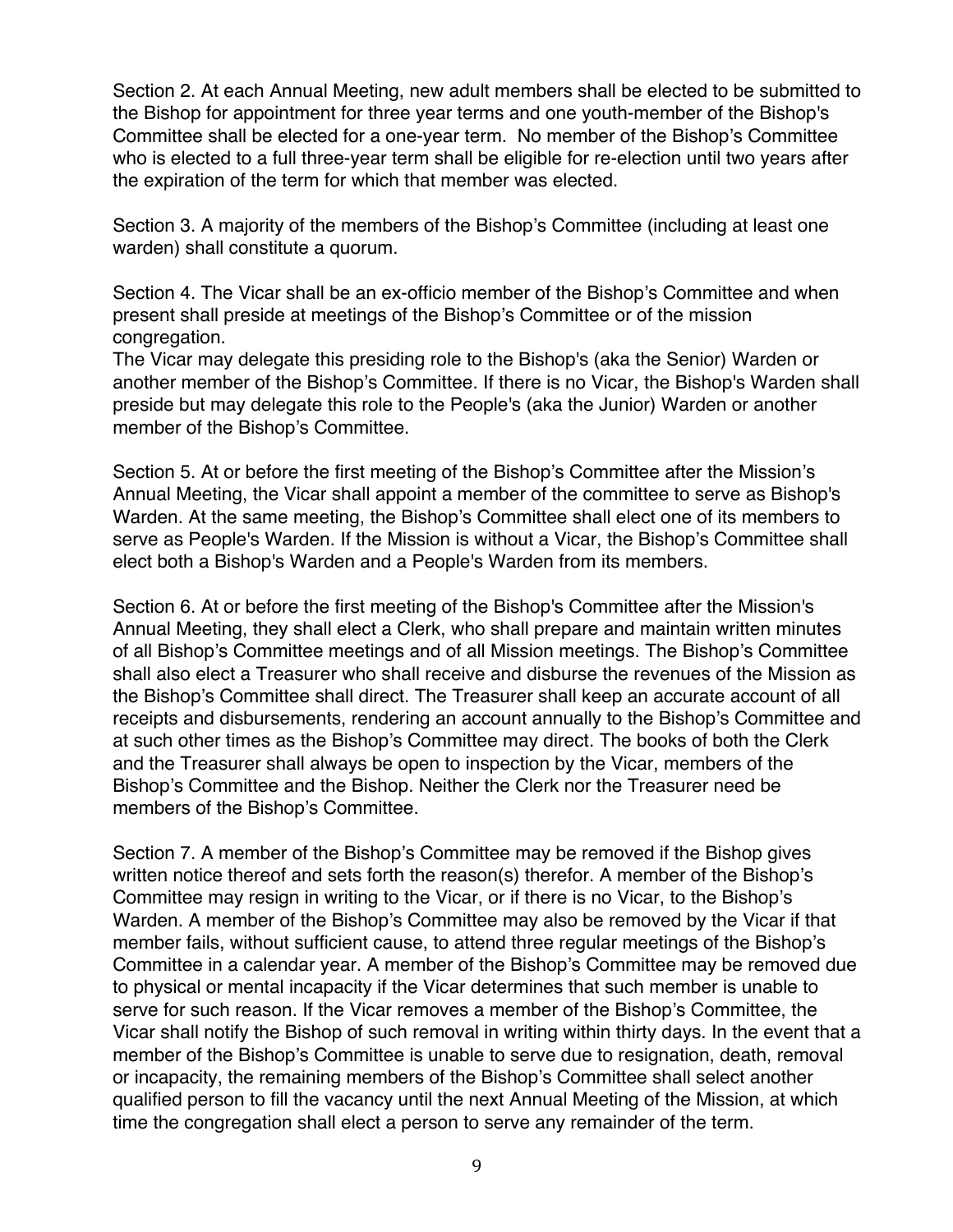Section 8. The Bishop's Committee shall normally meet monthly. Special meetings of the Bishop's Committee may be called by the Vicar or upon written request of no less than three members of the Bishop's Committee including one Warden. Except in circumstances requiring emergency action and with the consent of all members of the Bishop's Committee, no meeting shall be held with less than three days' notice to all members. There shall be no special meeting of the Bishop's Committee unless the Vicar, if there is one, is present.

Section 9. Voting by proxy shall not be permitted at meeting of the Bishop's Committee or of the Mission congregation.

Section 10. The Bishop's Committee shall prepare an annual budget that may be amended by majority vote at the Mission's Annual Meeting. The Mission Treasurer shall report the Mission's actual costs as compared with that budget when asked to do so by the Bishop.

#### ARTICLE III

#### Miscellaneous Provisions

Section 1. Annual Report. The Bishop's Committee shall furnish to each annual meeting a full report of its actions and a financial report for the preceding year.

Section 2. Amendment to the Bylaws. These Bylaws may be amended only by the affirmative vote of a majority of the persons present and qualified to vote at an annual parish meeting.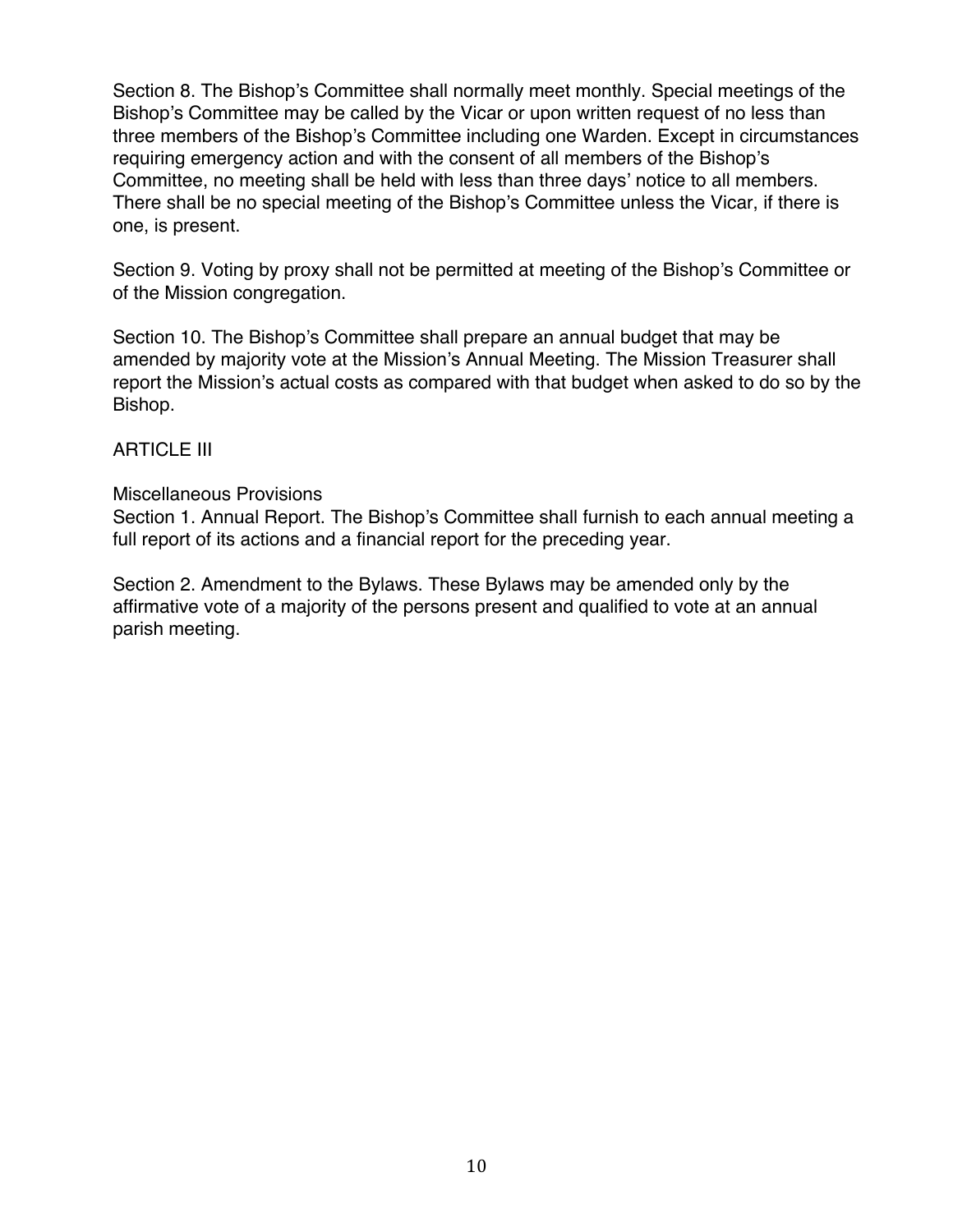## Election of Nominees for 2019 Bishop's Committee & Alternates to Convention

#### **Jean Hart: 1 year term**

Baptized and confirmed a Lutheran in 1953. Became an Episcopalian in 1974. Attracted to Faith as being a new experience as I've never been in a Mission before. I stay because the Faith family is just that: a Family, not a social organization. In my former churches I was a teacher of the Bethel Bible course in two parishes. I also taught confirmation classes, sang in a choir and headed a prayer chain. Everything except be a Vestry member. So, I guess it's my turn to do that. Christ is still counting on me to be an instrument of His Peace.

#### **Gary James: 3 year term**

Our family has lived in North Kitsap for 30+ years attending several different churches and not finding a home. After doing a bit of theological and historical reading, we decided that the Anglican/Episcopal church best fit our background and how we perceive God's interaction with man. We like Faith because of the location and size, it's close enough to attend when we're able and it's a place where we can interact and serve with likeminded folks. It is a home church.

#### **George Daniels: 3 year term**

I was raised in an American Baptist home in Southern California. At age 11 I accepted Jesus as my Savior and was baptized. My wife and I settled in Sacramento, CA where we were active members of a small Baptist church. I began attending an Episcopal church in 2006 where I found the services worshipful and focused on putting God at the center of each worship service. Faith Episcopal Church is my church home because of the worshipful experience I have here.

#### **Diane Foster: 3 year term**

For those of you who are new to our church, I would like to assure you that I have the best interests of the church at heart. Over the years I have served many times on the Bishop's Committee and am honored to represent our congregation at these meetings. Plus, I'm really nosy and I want to know what's going on.

**Delegates**: Deb Hurd & Brenda Toth\* \*please note Neil Hurd has elected not to be a delegate as originally planned.

Nomination of Alternates for Diocesan Convention *to be held November 8-9 at the Lynnwood Convention Center*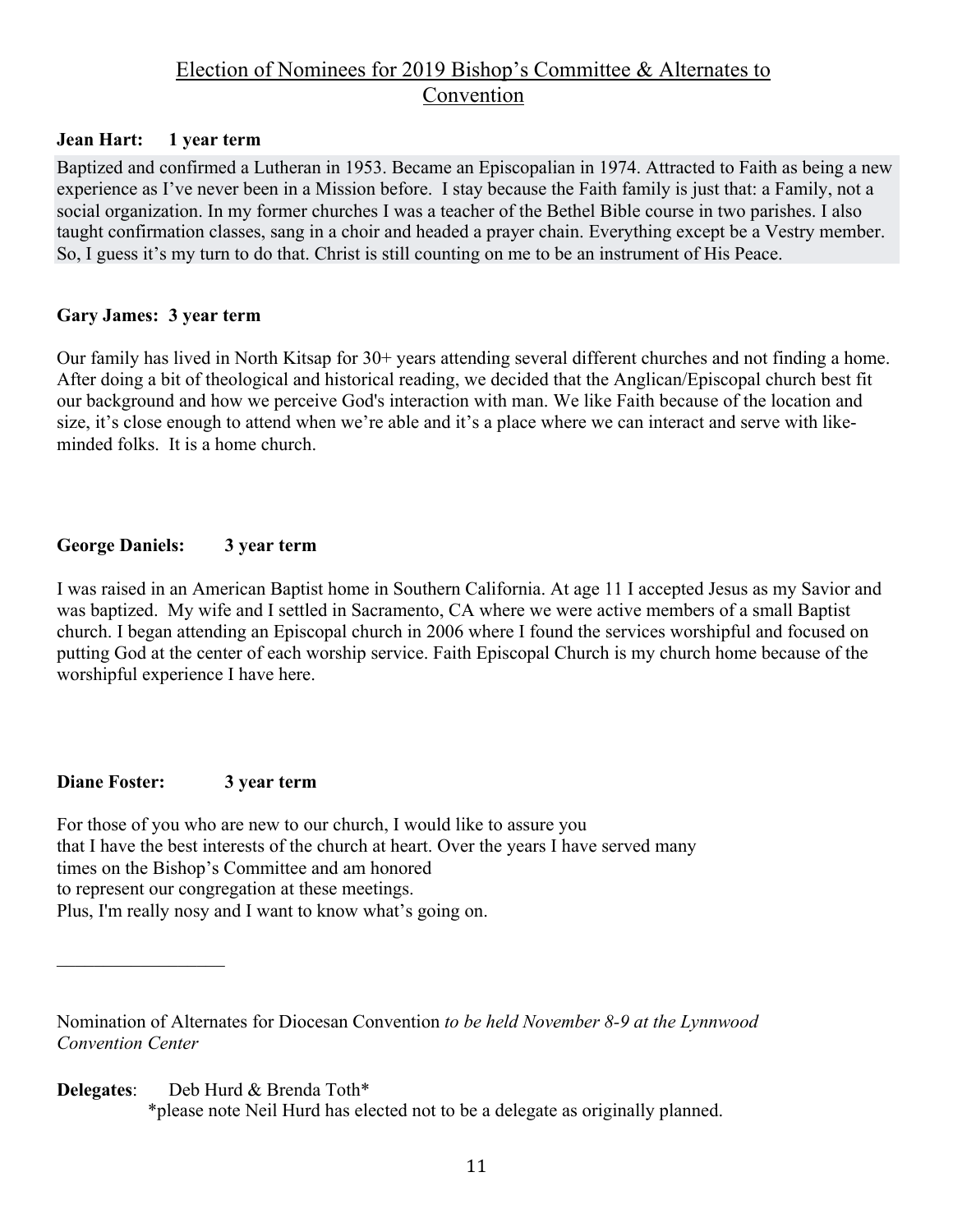## Altar Guild

Since moving into our new church space in 2016 the Altar Guild has been busy setting up and equipping the sacristy. And what a blessing to have a permanent space. We had several large celebrations in 2018 including a farewell to Vicar Craig and the installation of Vicar Laura. I feel that the church has begun to settle into a rhythm and I have finally had time to catch my breath. I am excited to move forward now with plans including:

Recruiting and training new members Create an Altar Guild Manual for Faith Church Inventory altar linens, vestments, vessels etc. Make new altar linens, frontal etc.

Brenda Toth, Directress

#### Nursery Renovation

Thanks to the hard work of Diane, Fred, Brenda, Jackson, and so many others, we were able to turn the church office into a warm inviting nursery. For under \$1,000.00 we were able to put in carpeting, paint, some toys and comfortable furniture. Jackson painted a beautiful mural; Diane and Brenda did the painting and organizing, and Diane worked to keep the project under budget with paint, carpeting, and finding slightly used furniture. Fred worked hard to install a speaker in the room so people are able to stay connected with the service even when taking care of the little ones. The room has become a nice space for those with children to calm, feed, and change their child while not going too far away from the service. Please take some time to thank all those mentioned in this report as they truly worked hard to make it a special space for our young members.

--Kevin Mace

## Fund Raising

Our first fall market fundraiser was held on November 3. We had 8 vendors all offering wonderful choices to purchase. The church also had a table with many good things to purchase donated by our church members. Leslie Sandberg headed up the lunch menu and bake sale table which did very well. We grossed \$850 with \$180 going to purchase the banner advertising the market. We learned a lot from our first experience and can make improvements for our next one. All in all, I think we did very well.

Diane Foster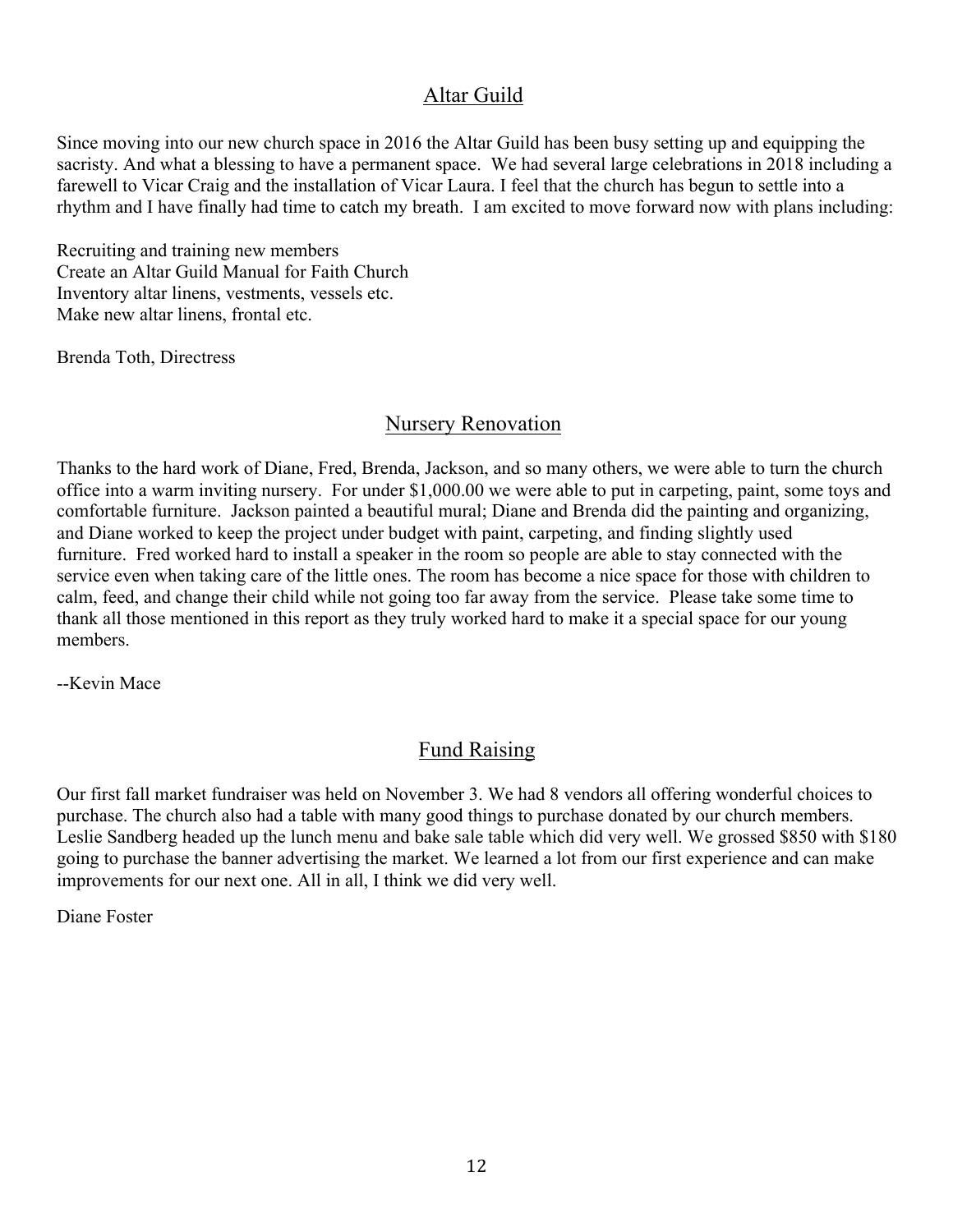## Jr. Warden's Report

2018 brought needed improvements to Faith Episcopal Church. Employing Francisco's Lawn Service has improved our outside appearance. A new roof was put on our parish hall, for which the Diocese contributed approximately \$7,000.00. In August, the Poulsbo Fire Department informed us we needed to bring our fire alarm system in the parish hall up to code immediately. Thankfully, the Diocese stepped up again and paid the \$19,000.00+ cost. These additions along with an updated kitchen and newly painted parish hall interior, thanks to the generous donation Murray Quality Painting, enable us to engage further in important outreach goals. We now have a sound system in the sanctuary and the new nursery thanks to the joint effort of Unity and Faith. Recently, I purchased two devices to alert us to power failures and water incursion affecting both sump pumps and the furnace in the sanctuary. In the parking lot we have new LED tower lights and a sign to prevent derelict vehicles from abandonment in our parking lot. Last week problems with base board heating on the second floor of the parish hall have been solved. We have heat!

Future projects are numerous. Faith, along with the diocese, conducted an official inspection of both our buildings and grounds, and we are slowly moving ahead to fix and maintain remaining items on the punch-list. There are many opportunities for helping hands!

I thank all members who pitched in to help make Faith better and safer for us all.

Fred Pomeranz, Jr. Warden

## Sr. Warden's Report

What a year it's been! Vicar Craig Vocelka began Faith's 2018 year with a surprise…he felt called to minister in health-related fields rather than as a parish priest. Craig guided Faith from January of 2016 through January of 2018 and he helped us transition into this space in Poulsbo that we call Faith. He shepherded us through change—never an easy task—and prepared us for moving forward with our new vicar, Laura Murray. With Vicar Laura's help, we progressed from zero office hours during the week to hours on three days beside Sundays. It's made a positive difference to us and to our presence in the community. It seems we are busy all the time, and to me, there is a spirit of hospitality and generosity in the air. Our vicar has encouraged us, listened to us, and helped us to transition through the difficult times in our lives. Thank you, Vicar Laura! Having increased office hours has directly influenced the number of people and groups that meet at Faith. Those groups provide a direct relationship with the greater Poulsbo and North Kitsap Community. Here's a rundown of ongoing activities from this past year. Groups meeting regularly are:

- Unity of North Kitsap rents space from us, worships in Faith's sanctuary and has study groups and meditations in Harrold Hall
- Order of Eastern Star meets monthly. By the way, they contributed a significant amount of money towards our new roof.
- Gambler's Anonymous meet on Wednesday evenings and Saturday afternoons
- Voices of Hope (Al-Anon speaker's series) meet monthly
- Show Up for Racial Justice (SURJ) meets monthly
- Vicar Laura's Bible Study meets weekly
- Faith's Reunion Group meets weekly
- Support Group for Family & Friends of Autistic Children meets monthly starting in February 2019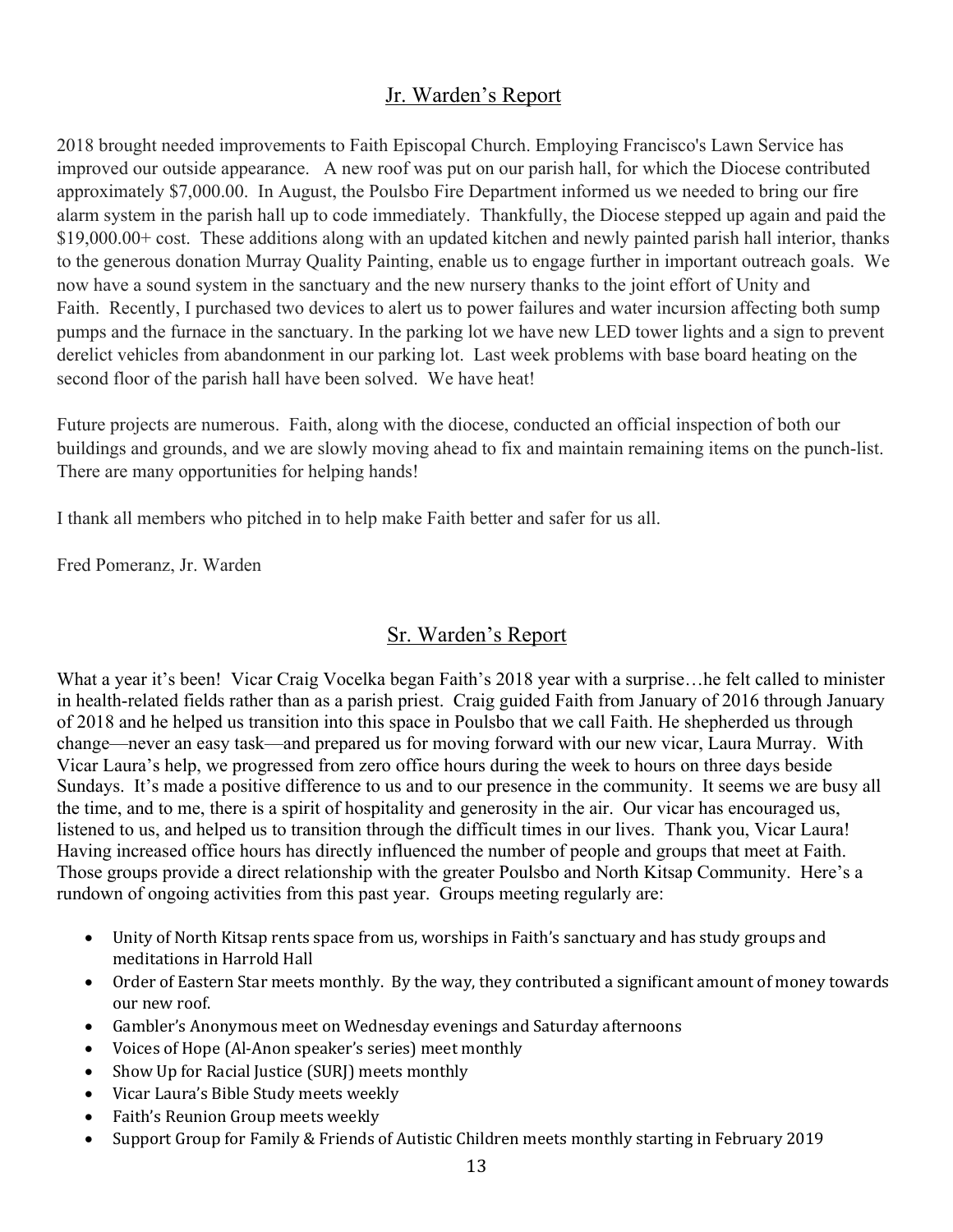And there were many diverse non-liturgical activities:

- Bishop's Committee Retreat
- Shove Tuesday
- Two picnics, one for Faith members and family and one for our larger Faith Community
- Rupert Kettle's Summer Youth Music Camp
- National Tai Chi Day
- Fishline's Christmas Child Program, which dominated Harrold Hall the month of December
- Soup Suppers and an Advent book club
- Saint Mark's Choristers performed at our Mother's Day Service
- BC's attendance at the Diocesan Strength-To-Strength Conference
- Our first Faith Fall Market Fund Raiser

We had many beautiful liturgical services and I know that Laura will mention them in her report. I personally was touched by the beautiful Christmas Eve service this year. I would be remiss if I did not mention Vicar Laura's installation ceremony presided by Bishop Rickel on April 25<sup>th</sup>. It was beautiful and inspiring to see our church filled, hear our beautiful organ played, and listen to voices singing hymns and songs of praise. I cannot wait to see what 2019 brings.

As we think of the future, I know that you, along with me pray that we are blessed with new growth. I believe that all of us would like to offer Laura a full-time position—I think it is one necessary component to our growth. It helps Faith to *not* become a church vexed by revolving doors of spiritual leadership. I am, and I know all of us are, appreciative of how Laura has strengthened the already strong bonds in our church family. Let's face it, she works *way* beyond the .4 time we pay her. And although career commitments such as pastoring, teaching, and other like occupations and callings often lend themselves to hours and activities beyond a paycheck, the reality is that families depend on the income that each contributor brings to our households. So please, invite your friends and neighbors to share in the beauty that is Faith. Finally, thank you all for supporting me as your Senior Warden. I am blessed beyond words for the help, patience, and wisdom that each of you shared with me this past year. It was and is appreciated more than you could know.

Debra Hurd Senior Warden

## Vicar's Report

I have never been one of those people who credit God with finding a parking place, or a good seat at an event; however, I would have to have my head deep in the sand to not detect the hand of the Divine in what's transpired at Faith in 2018. Oh, what a year we've had!

When I began as Faith's vicar in February, I discovered a church that was empty most of the week. Yes, Eastern Star and SURJ were meeting regularly, as well as a Cursillo reunion group, but there were no 12-step groups meeting at all—a rarity in the Episcopal Church! Faith had just begun conversations with Unity of North Kitsap regarding sharing space, but no formal agreement yet existed. Today, we have so many different groups meeting here, including 12-step groups, that scheduling is sometimes challenging. Unity has proven to be a blessing to our community in many ways. Not only do they contribute financially as tenants, they partner with us in outreach efforts, fellowship opportunities, and generally help keep our facilities safe and attractive. The Order of the Eastern Star has also contributed financially to our church; not only did they give us a sizeable contribution we were able to use toward our new roof, they have promised to pay for a new microwave. Our "Faith Family Fun Day" last summer was a wonderful opportunity for all those who use this facility to get to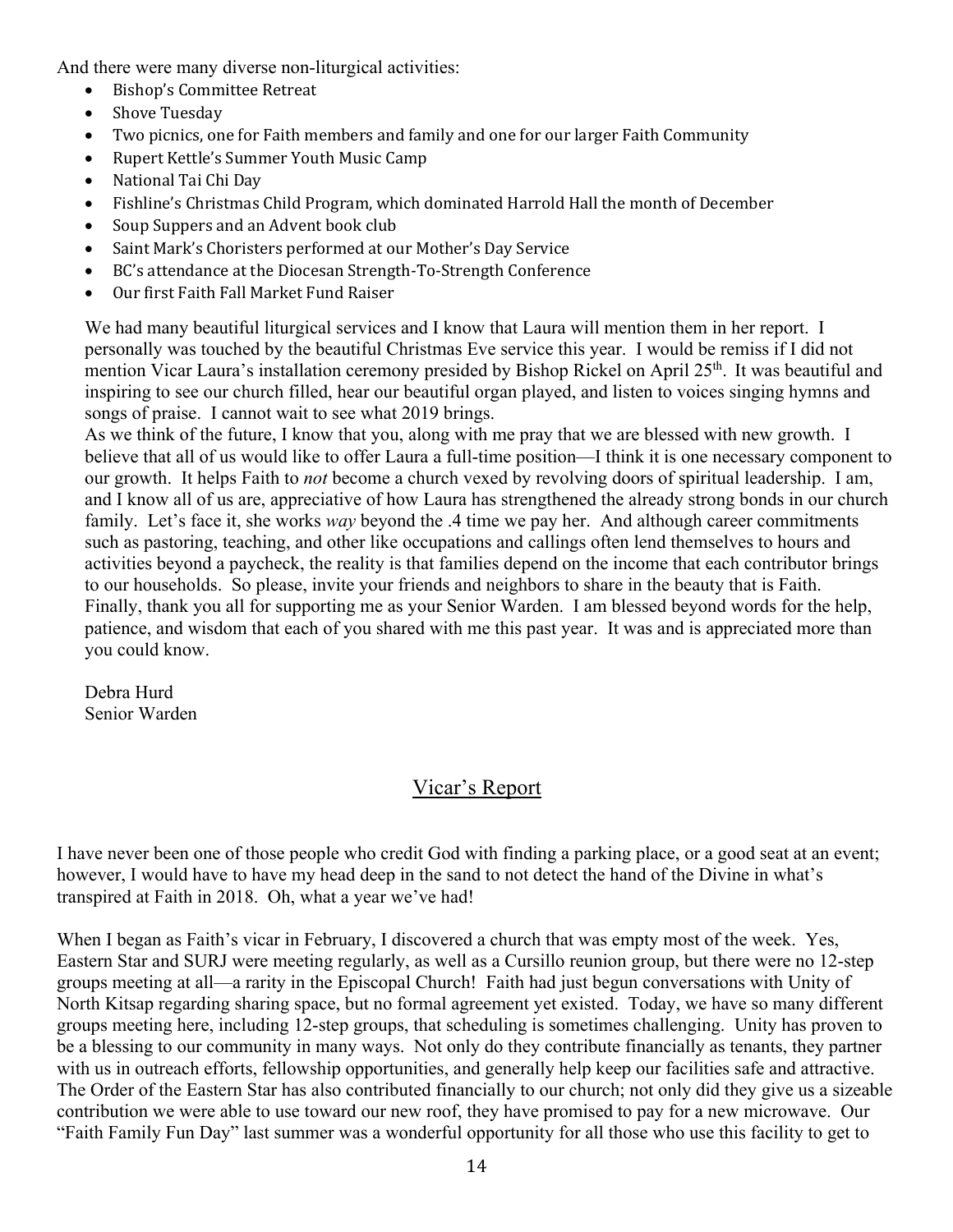know one another and build real community—the importance of these relationships was obvious when we asked the groups to change their normal routines in order to allow Fishline to use the church for its annual toy drive.

The last year has seen changes in our membership as well. The first week I was here, we lost our sister, Sylvia Palmer, followed a few months later by The Rev. Fred Hart and Sally Bloechl. It is always difficult to say farewell to members of our family, especially those who were such a blessing to our community. Others moved away or followed a call to other communities of faith, and we ask God's blessing on them; always more important than where we worship, is that we continue to seek a connection to God. Even as we say goodbye to those with whom we once worshipped, we wholeheartedly welcome our new members. There have been myriad folks who have crossed Faith's threshold this last year, and some have even stayed!

The first Sunday I was at Faith I asked what you dreamed of for the church. Many of you expressed a desire to see the church grow, and grow it has. We have increased our numbers slowly but surely and our recent members have blessed our common lives in ways seen and unseen. The Christmas Eve service in which Clay Clayton as well as the Steinke and Batstone children gave so graciously of themselves, was absolutely beautiful. Having young people in our midst again brings a unique breath of curiosity, hope, and joy to our community. Likewise, the new faces among us bring gifts, connections, and insights we didn't even know we were missing.

Repeatedly in 2018, when a need was detected in our community, we received exactly what was required. This has been the case over and over again from real financial quandaries—like how to pay for a new roof or a fire alarm system-- to the kindness of Murray Paints in charging us only for supplies to paint the parish hall. Through the generosity of the Diocese of Olympia, Central Market, the groups using our building, people like Tony Murray, and even Randy the pest control man who removed our errant bat free of charge, time and again we have been gifted with graciousness in myriad forms. These are surely manifestations of the Holy One – ever generous, ever surprising, and ever constant.

And while it is gratifying to see improvements to our facility, there have been all kinds of things happening behind the scenes that are worth mentioning as well. We have begun creating ministry groups to address the church's growing needs: worship, finance, outreach, Christian formation, buildings & grounds, communications, and fellowship/community life. The opportunities to plug-in at Faith are numerous, and more present themselves regularly. We discovered this last year that Faith's business license had expired and that our Tax ID number was incorrect. So began a long, rigorous journey for our treasurer, Louise Kernaghan, as she navigated the seemingly endless bureaucracies associated with getting us back on track. Louise emerged heroic from her quest and we are once again on sound legal footing. We have begun creating systems for how we function as a community, the most apparent being the adoption of bylaws. While it may not seem to be necessary, as we grow it is important to have a foundation from which we can conduct our work. With a few exceptions, our bylaws derive from Canon 11 of the Constitution and Canons of the Diocese of Olympia.

In our worship this year, we have tasted all four of the Eucharistic Prayers from the Book of Common Prayer as well as a season of Enriching our Worship. Together we have raised our voices in prayers spoken and chanted; we have been graced with musicians of all stripes, and even managed to survive a season of singing a cappella. Howard Bye Torre, our new organist, has brought joy and music back to our sanctuary – another blessing who arrived just when we needed him most. I will always remember the sweetness of our Easter Vigil service and the 17 faithful who showed up for this most ancient liturgy; the Celebration of New and Mutual Ministry was a thrilling counterpoint with our pews full and the organ in full voice. It would be impossible to list everyone who has contributed to the beauty of our worship, but a few folks have been indispensable this last year: Brenda Toth, Leslie Sandberg, and Diane Foster have been the main crew responsible for our altar each Sunday. Louise Kernaghan bakes our delicious bread each week, and her husband Bob is often the unsung hero of each Sunday's service—the unofficial verger who sets up, turns up, fills up, and whom I will perhaps be able to repay one day with a 7:00 AM Rite I service! Connie Aurand is one of the most gifted pray-ers I have ever